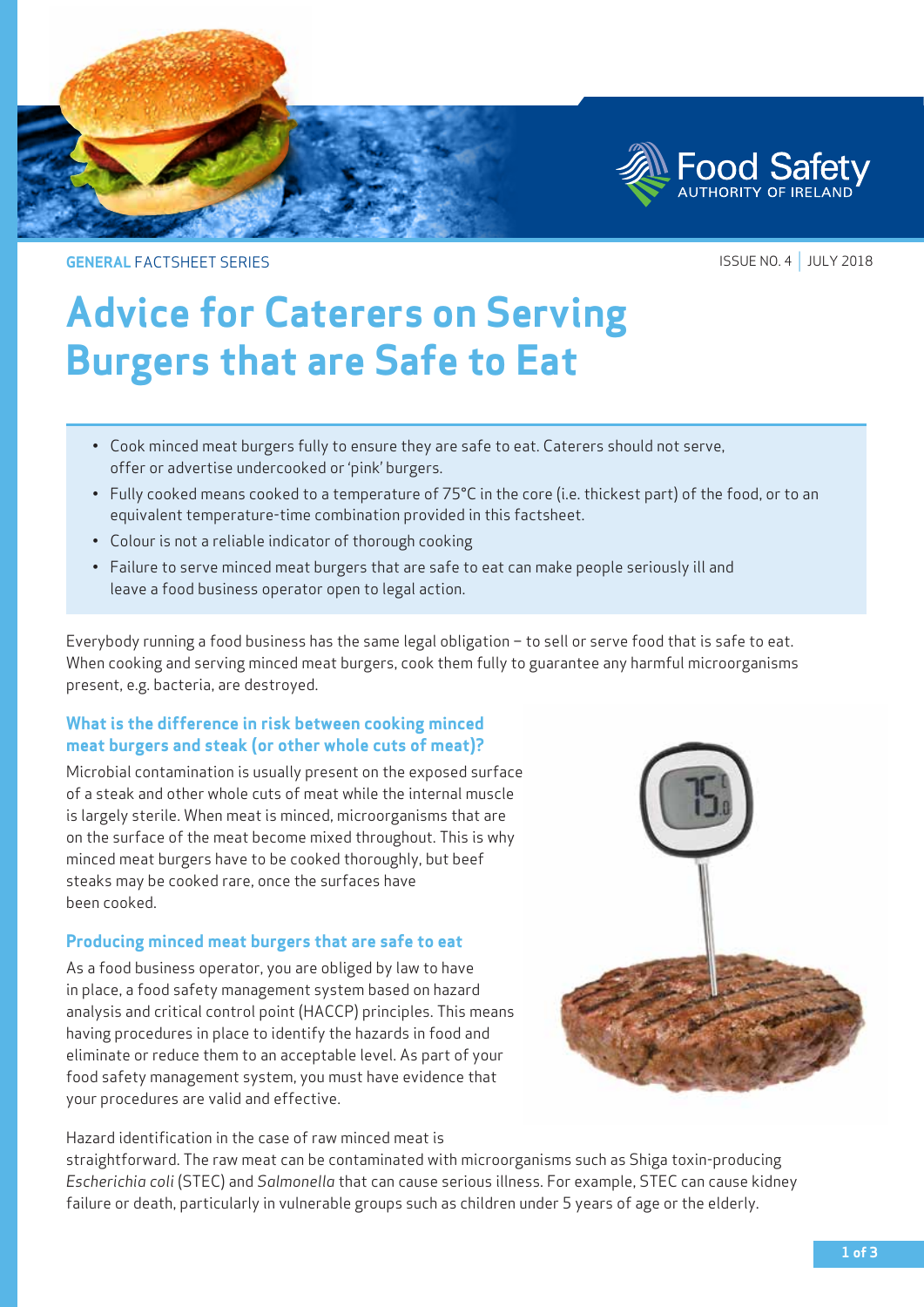# **Advice for Caterers on Serving Burgers that are Safe to Eat**



A study carried out in Ireland in 2013 showed that raw minced beef burgers and minced beef samples from retail and catering premises were contaminated with STEC and *Salmonella*. STEC was detected in 2.5% of samples and Salmonella in 0.1% of samples<sup>1</sup>.

Therefore, to ensure that minced meat burgers are safe to eat, they should be cooked to a core temperature of 75°C or an equivalent temperature-time combination provided in the table below. In HACCP terms, the cooking step is the critical control point (CCP) and 75°C is the critical limit. To ensure that the cooking method achieves this temperature, regular checks should be carried out on the core temperature of minced meat burgers using a sanitised probe thermometer, as colour alone is not a reliable indicator. Any deviation from thorough cooking is legally considered as a significant change to your activities and must be notified to the Health Service Executive.

#### **What is considered an 'equivalent cook' to 75°C for beef burgers?**

In 2018, the FSAI published an opinion from its Scientific Committee<sup>2</sup> which includes a table of equivalent temperature-time combinations for thorough cooking of beef burgers.

| <b>Beef Burger</b><br>Core Temperature (°C) | Time Beef Burger Must be Held at the Core Temperature<br>(hours, minutes and seconds) |
|---------------------------------------------|---------------------------------------------------------------------------------------|
| 60                                          | 1 hour, 32 minutes, 50 seconds                                                        |
| 61                                          | 1 hour, 3 minutes, 15 seconds                                                         |
| 62                                          | 43 minutes, 5 seconds                                                                 |
| 63                                          | 29 minutes, 21 seconds                                                                |
| 64                                          | 20 minutes                                                                            |
| 65                                          | 13 minutes, 38 seconds                                                                |
| 66                                          | 9 minutes, 17 seconds                                                                 |
| 67                                          | 6 minutes, 19 seconds                                                                 |
| 68                                          | 4 minutes, 19 seconds                                                                 |
| 69                                          | 2 minutes, 56 seconds                                                                 |
| 70                                          | 2 minutes                                                                             |
| 71                                          | 1 minute, 22 seconds                                                                  |
| 72                                          | 56 seconds                                                                            |
| 73                                          | 38 seconds                                                                            |
| 74                                          | 26 seconds                                                                            |
| 75                                          | 18 seconds* (see footnote below)                                                      |

#### **Table of equivalent core temperature-time-cooking combinations for thorough cooking of beef burgers**

\*The guidance in this factsheet to cook to a core temperature of 75°C, rather than precisely 75°C for 18 seconds, is on the basis that 18 seconds is such a short time that once it had been confirmed that the core temperature is at 75°C it is reasonable to assume that 75°C for 18 seconds has been reached.

<sup>1</sup> Food Safety Authority of Ireland (2013) *Study on Microbiological Safety of Raw Minced Beef and Beef Burgers on Retail Sale in Ireland*

<sup>2</sup> Food Safety Authority of Ireland (2018) An Investigation of the Most Appropriate z-value to be used in Calculating 'Equivalent Cooks' for Beef Burgers in Food Business *Establishments* https://www.fsai.ie/WorkArea/DownloadAsset.aspx?id=16111